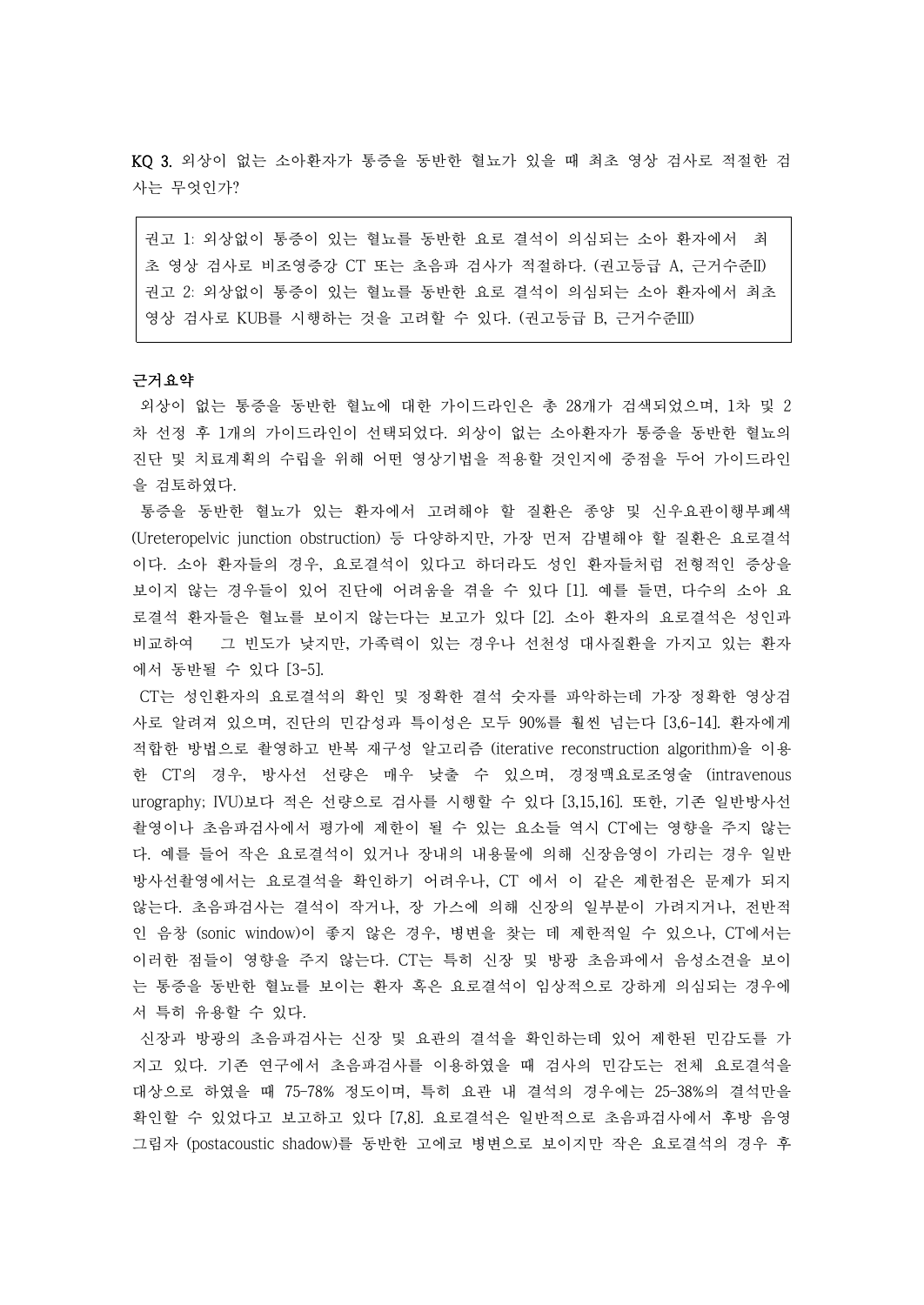방 음영 그림자를 보이지 않을 수 있으므로, 영상 파라미터를 최적화하는 것이 중요하다 [17]. 컬러 도플러 영상에서 '반짝임 허상 (twinkling artifact)'을 확인한다면 요관방관이행 부과, 신장의 집합관, 초음파검사에서 확인 가능한 요관부에서의 요로결석 진단의 민감도가 증가한다는 사실이 기존 연구들을 통하여 확인되었다 [18-21]. 성인과 소아 모두를 대상으로 한 연구에서는 반짝임 허상을 이용하는 것이 요로결석 진단의 민감도는 증가시키지만 특이 도는 감소시킨다는 것을 확인하였다 [22]. 반짝임 허상 단일 소견 만으로 요로결석을 진단하 였을 때에는 78%의 민감도와 40%의 특이도를 보이는 것으로 나타났다. 동일한 연구에서 고 음영 병변, 후방 음영 그림자 및 반짝임 허상의 모든 소견을 보인 경우 요로결석이라 진단 하였을 때, 민감도는 31%에 그쳤다 [22]. 그러나, 일부 연구에서는 여전히 초음파검사를 1차 선별 검사로 권장하고 있으며, 양성소견을 보일 경우 이를 바탕으로 요로 결석에 대한 즉각 적인 치료를 시행하기도 한다 [7,8,23]. 그러나, 초음파검사에서 음성이라고 할지라도 결석이 배제되지 않는다는 것을 주의해야 한다 [8].

일반 방사선 촬영 검사의 경우, 178명의 성인 및 소아 환자를 대상으로 한 연구에서 방사 선 촬영이 요로결석에 대해 59%의 민감도를 보인 것으로 확인되었다 [6]. 경정맥요로조영술 은 요로결석을 확인하는데 초기 검사로 잘 이용되지 않기 때문에 문헌 고찰에 제한적이나,<br>경정맥요로조영술을 통하여 초기 진단 후 결석의 위치, 요관 폐쇄 정도, 결석의 위치 이동 등에 대한 정보를 확인할 수 있다.<br>-<br>MRI와 배뇨방광요도조영술 (Voiding cystourethrography; VCUG), 배뇨요로기계초음파, 동맥

조영술은 통증을 동반한 혈뇨에서의 초기 평가에 적합하지 않다.

## 권고 고려사항

#### 1. 이득과 위해 (Benefit and Harm)

외상 없이 발생한 통증을 동반한 혈뇨 소아 환자의 일차 진단 검사로 CT와 초음파 검사 모 두 적절하나, CT 검사는 민감도와 특이도가 매우 높은 반면 방사선 노출의 위해가 있고, 초 음파검사는 방사선 위해가 없지만 민감도가 제한적이다. 따라서, 임상 상황을 고려하여 검 사 방법을 선택하여야 한다. 조영증강 CT는 요로 결석이 의심되는 경우에 적절하지 않다.

## 2. 국내 수용성과 적용성 (Acceptability and Applicability)

진료지침의 국내 수용성과 적용성은 평가 결과 큰 무리가 없는 것으로 판단되었다. 수용성 과 적용성 평가표는 부록2에 제시되었다.

#### 3. 검사별 방사선량

권고1: 초음파검사 0, 비조영증강 CT 2, 3 권고2: 일반촬영 1

## 참고문헌

1. Polito C, La Manna A, Signoriello G, Marte A. Recurrent abdominal pain in childhood urolithiasis. Pediatrics. 2009;124(6):e1088-1094. ACR Appropriateness Criteria® 14 Hematuria–Child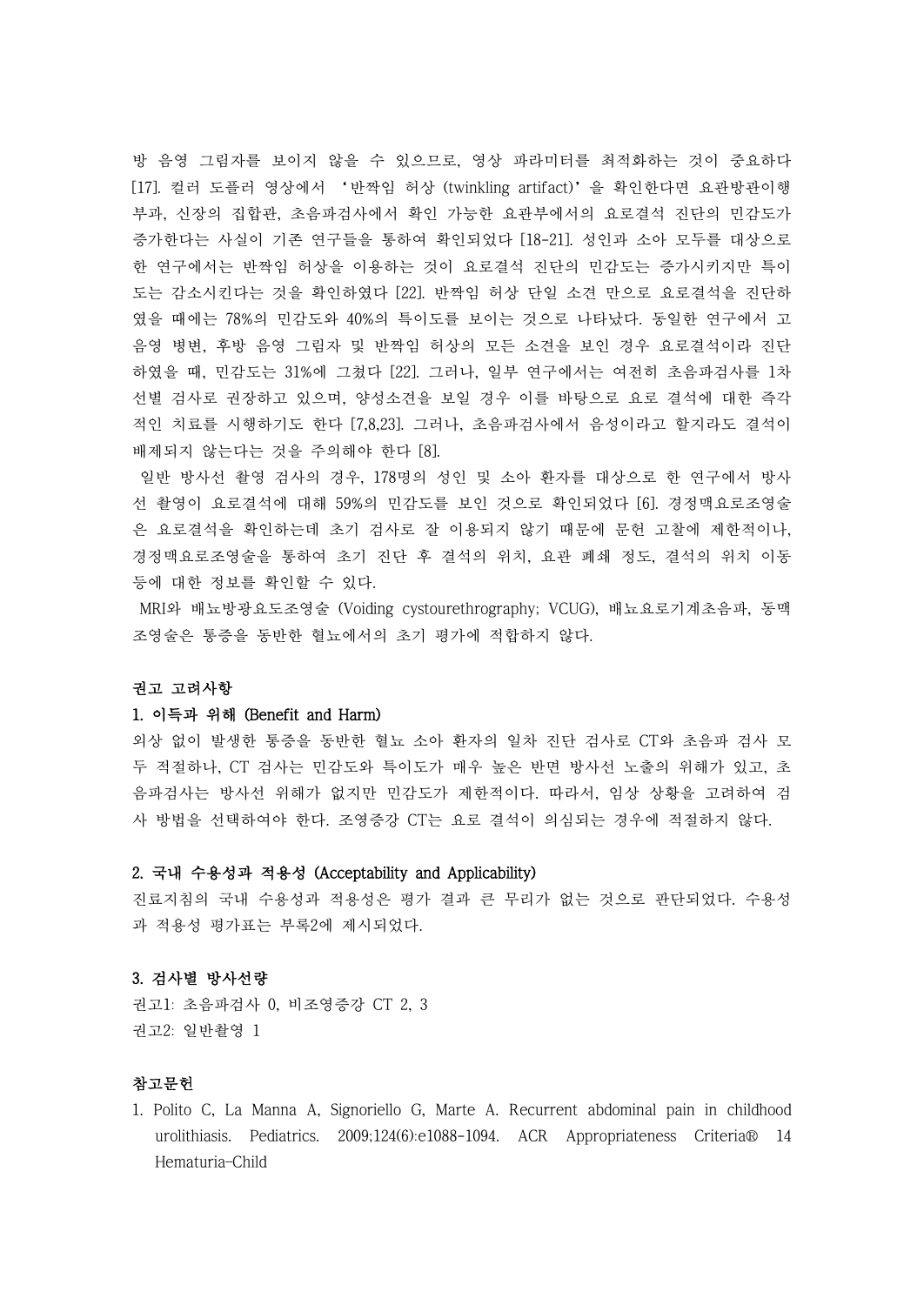- 2. Persaud AC, Stevenson MD, McMahon DR, Christopher NC. Pediatric urolithiasis: clinical predictors in the emergency department. Pediatrics. 2009;124(3):888-894.
- 3. Strouse PJ, Bates DG, Bloom DA, Goodsitt MM. Non-contrast thin-section helical CT of urinary tract calculiin children. Pediatr Radiol. 2002;32(5):326-332.
- 4. Alpay H, Ozen A, Gokce I, Biyikli N. Clinical and metabolic features of urolithiasis and microlithiasis in children. Pediatr Nephrol. 2009;24(11):2203-2209.
- 5. Cochat P, Pichault V, Bacchetta J, et al. Nephrolithiasis related to inborn metabolic diseases. Pediatr Nephrol. 2010;25(3):415-424.
- 6. Levine JA, Neitlich J, Verga M, Dalrymple N, Smith RC. Ureteral calculi in patients with flank pain: correlation of plain radiography with unenhanced helical CT. Radiology. 1997;204(1):27-31.
- 7. Oner S, Oto A, Tekgul S, et al. Comparison of spiral CT and US in the evaluation of pediatric urolithiasis. Jbr-Btr. 2004;87(5):219-223.
- 8. Palmer JS, Donaher ER, O'Riordan MA, Dell KM. Diagnosis of pediatric urolithiasis: role of ultrasound and computerized tomography. J Urol. 2005;174(4 Pt 1):1413-1416.
- 9. O'Connor OJ, McSweeney SE, Maher MM. Imaging of hematuria. Radiol Clin North Am. 2008;46(1):113-132, vii.
- 10. Potretzke AM, Monga M. Imaging modalities for urolithiasis: impact on management. Curr Opin Urol. 2008;18(2):199-204.
- 11. Fielding JR, Steele G, Fox LA, Heller H, Loughlin KR. Spiral computerized tomography in the evaluation of acute flank pain: a replacement for excretory urography. J Urol. 1997;157(6):2071-2073.
- 12. Niemann T, Kollmann T, Bongartz G. Diagnostic performance of low-dose CT for the detection of urolithiasis: a meta-analysis. AJR Am J Roentgenol. 2008;191(2):396-401.
- 13. Poletti PA, Platon A, Rutschmann OT, Schmidlin FR, Iselin CE, Becker CD. Low-dose versus standard-dose CT protocol in patients with clinically suspected renal colic. AJR Am J Roentgenol. 2007;188(4):927-933.
- 14. Smith RC, Verga M, McCarthy S, Rosenfield AT. Diagnosis of acute flank pain: value of unenhanced helical CT. AJR Am J Roentgenol. 1996;166(1):97-101.
- 15. Karmazyn B, Frush DP, Applegate KE, Maxfield C, Cohen MD, Jones RP. CT with a computer-simulated dose reduction technique for detection of pediatric nephroureterolithiasis: comparison of standard and reduced radiation doses. AJR Am J Roentgenol. 2009;192(1):143-149.
- 16. Kulkarni NM, Uppot RN, Eisner BH, Sahani DV. Radiation Dose Reduction at Multidetector CT with Adaptive Statistical Iterative Reconstruction for Evaluation of Urolithiasis: How Low Can We Go? Radiology. 2012;265(1):158-166.
- 17. Dunmire B, Harper JD, Cunitz BW, et al. Use of the Acoustic Shadow Width to Determine Kidney Stone Size with Ultrasound. J Urol. 2016;195(1):171-177.
- 18. Lee JY, Kim SH, Cho JY, Han D. Color and power Doppler twinkling artifacts from